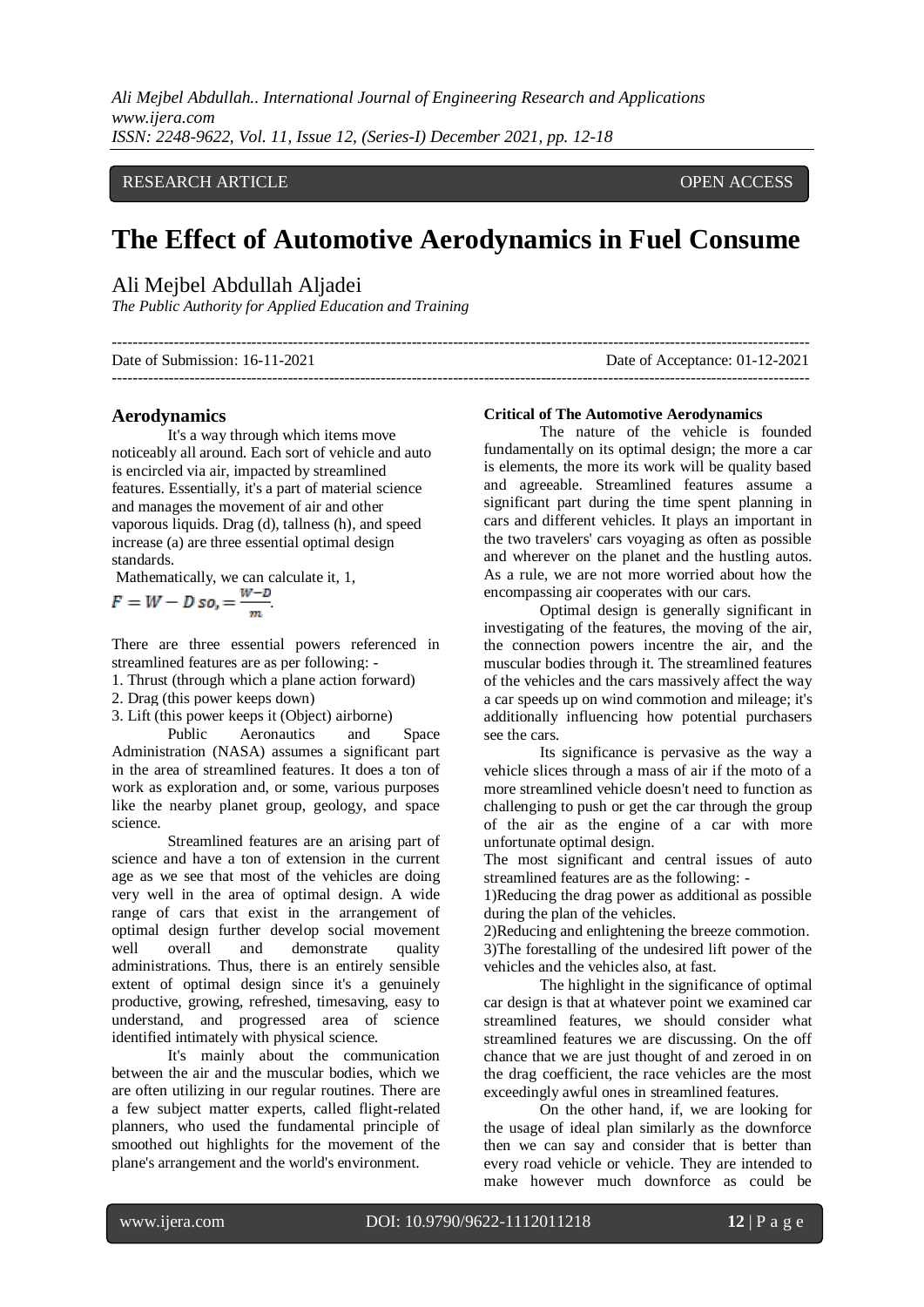expected to the detriment of more drag and filthy air behind them.

The vehicle drag decrease issue is significant point in the car business due to its nearby connection with fuel utilization decrease. This research work depicted the drag minimization of a worked-on 3D vehicle shape with a worldwide improvement technique that coupled a Genetic Algorithm (GA) and a second request Broyden-Fletcher-Goldfarb-Shanno (BFGS) strategy the current section is planned to give a more point-topoint rendition of this work as its new upgrade.

An outline of the principle attributes of a car optimal design and a definite show of the vehicle drag decrease issue in Sects. And dedicated to the portrayal of different quick and worldwide improvement techniques that are then applied to the drag minimization of a worked-on vehicle shape. Presented the relevance of CFD-based streamlining in the field of plane motors.

Advanced preliminary systems have been made for application in the Volkswagen auto air streams. Such strategies are laser-Doppler anemometry (LDA) for itemized stream field estimations; laser-light-sheet method for stream perception; test situating by a robot; and front-facing regions assurance by a laser-reflection framework.

Encounters with these high-level test methods are accounted for in some detail. Instances of test outcomes are shown, and the distinctive application regions as the helpfulness of the different techniques for the progression of car streamlined features, are examined.

# **How, the Aerodynamics affect fuel consumption, and how it helps to reduce fuel usage?**

If the smoothed-out drag is diminished essentially, the mileage can be multiplied at thruway speeds this altered Honda metro has a drag cd of the more streamlined a vehicle's plan is, the ecofriendlier it will be. Wind opposition makes drag, grinding between the vehicle and the air that you should utilize the motor ability to push through. Ideal plan can be affected at the front and back of the car. The more you move air far removed and set it back when you pass, the less fuel is squandered pushing against it.

Makers measure streamlined features in Cd (or the coefficient of drag). Things like switching on the cooling, having inappropriately emptied tires, or opening your windows will harm your ecofriendliness. There's a connection between the rundown to-drag proportion and the "angle" of the wing. that is the reason the ratio between wing harmony and wingspan.

We should manage CFD (Computational Fluid Dynamics). Regardless of whether in a gas or in a liquid, we can distinguish the drag of a vehicle, shot whatever, as it goes through the medium. A model is the: Wings on race vehicles. They are turned around from lifting wings as they utilize the gaseous tension to constrain the backside (with the driving wheels) down onto the asphalt. What is the objective here? High foothold (and this force and control) at speed.

The other feature be noted is that the lessening of drag, the more pain, the more fuel it takes to push the vehicle through the medium. Exactly when you induce on level ground at turnpike speeds, still open to question more by ideal plan than another variable, while in an unsafe uphill drive or in stop-send-go driving, the hard and fast weight being moved by the engine is the best element. (Accepting an advanced vehicle in great condition). In this way, tall vehicles with high rooftops reliably get the terrible economy on parkways contrasted with whatever is low and car molded/tear formed. In like manner (paying little heed to government appraisals), vehicles that weigh 5000 pounds generally use twice as much fuel in erratic driving if you contrast them with vehicles that weigh 2500 pounds.

# **How the drag force is the number one element in aerodynamics?**

Drag is a force that pulls back on something endeavoring to move. Drag gives block, making it hard to move. For instance, it is more earnestly to walk or go through water than through air. Water causes more drag than air. The condition of an article also impacts the proportion of drag. Round surfaces conventionally have less drag than level ones. Tight covers ordinarily have less drag than wide ones. The more air that hits a person, the more drag the air produces.

If the streamlined features drag is decreased drastically, the mileage can be multiplied at expressway speed. This adjusted; Honda municipal has a drag CD of 0.17 and moves past 95 mpg at an expense of \$400 for the alterations. There's a connection between the lift-to-drag proportion and the "angle proportion" of the wing, that is, the proportion between wing harmony and wingspan. Higher angle wings, ones that are longer and skinnier, have less drag for a similar lift.

What's more, obviously, the weight additionally increments, by not exactly the fuel you would need to convey counter the more regrettable lift to drag proportion if the flight is sufficiently long. Driving with the windows down at low rates will decrease mileage somewhat, likely insufficient to identify the distinction. At higher velocities, moving with the windows down increments streamlined drag increasingly more as you speed up.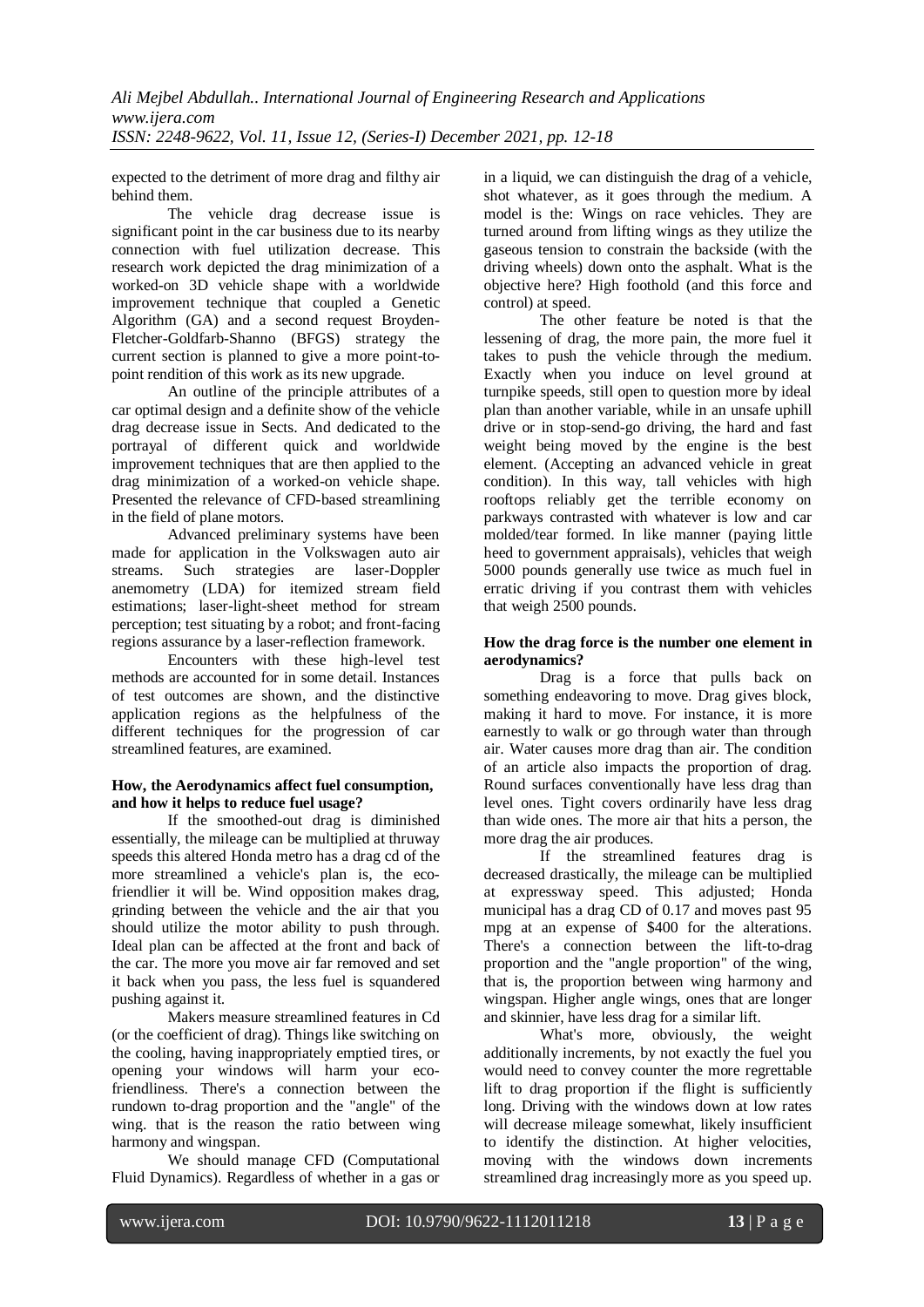I expect that you're alluding to streamlined drag or wind opposition. Conquering wind opposition takes energy. Fuel supplies the Power. The more resistance, the more power is needed to beat it. The smoother the wind stream, the lower the drag, and the less fuel you consume at a particular speed.

Execution adornments are terrible news as well. More extensive tires will increment streamlined drag, keeping in mind that plant fitted diffusers, air dams, and back spoilers might be intended to wind current smoother and decrease choppiness and lift, many games extras are planned instead increment downforce, which is a unique thing.

## **Solve some equations to approve that if you reduce the drag force, you can save fuel.**

Streamlined drag is around relative to speed squared, so the breath of more slow-moving cargo trains has gotten less consideration than of higher-speed traveler trains. Key eventual outcomes of air stream preliminary of European holder trains were circulated in 1989 and are the justification behind most assessments of drag of European compartment trains (American compartment gets ready by and large have far higher drag due to twofold stacking compartments or moving all out semi-trailers and we learn in research altered at a relative time). Most past creators have overlooked both side breezes and end impacts; it is show that the storerooms of these are inverse however of comparative sizes, so the consequences of creators stay legitimate.

Mathematically, we can calculate 
$$
a(acceleration) = \frac{F\left(external\,force\right)}{m\left(meas\,f\right)}.
$$

$$
F = W - D \text{ so, } = \frac{W - D}{m}.
$$

We decide a condition, considering level road and with no vehicle speed increments, to find out in case it is more eco-accommodating for a vehicle to drive speedier and separation or keep on driving alone. Dependent upon the distance between the vehicles and the distance to the levelheaded, the fuel hold subsidizes change. For a journey of 350 km, with 10 km to the vehicle ahead, the fuel-saving could be up to 7 % if the aficionado vehicle decides to accelerate from 80 km/h to 90km/h to find a workable pace and edge an isolating an air drag lessening of 32 % while platooning.

Drag power dominatingly relies upon the speed, front facing region, and coefficient of drag of the body. It can communicate as: FD=0.5, CDρ A V2 FD=0.5,CD<sub>0</sub> A V2. Where  $\overline{Fd}$  is the drag

power; ρ is the thickness of the fluid medium that is air; An is the forward-looking space of the body facing the fluid; V is body's speed; CD is the coefficient of drag of the body. A streamlined body would in more minor stream division, which would cause less unevenness. Due to GT Spoiler with Diffuser, the main drag decrease of 16.53 % is taken note.



# **Figures of the optimal design of the truck, sports car and simple car.**

## *Figure 1: The Truck*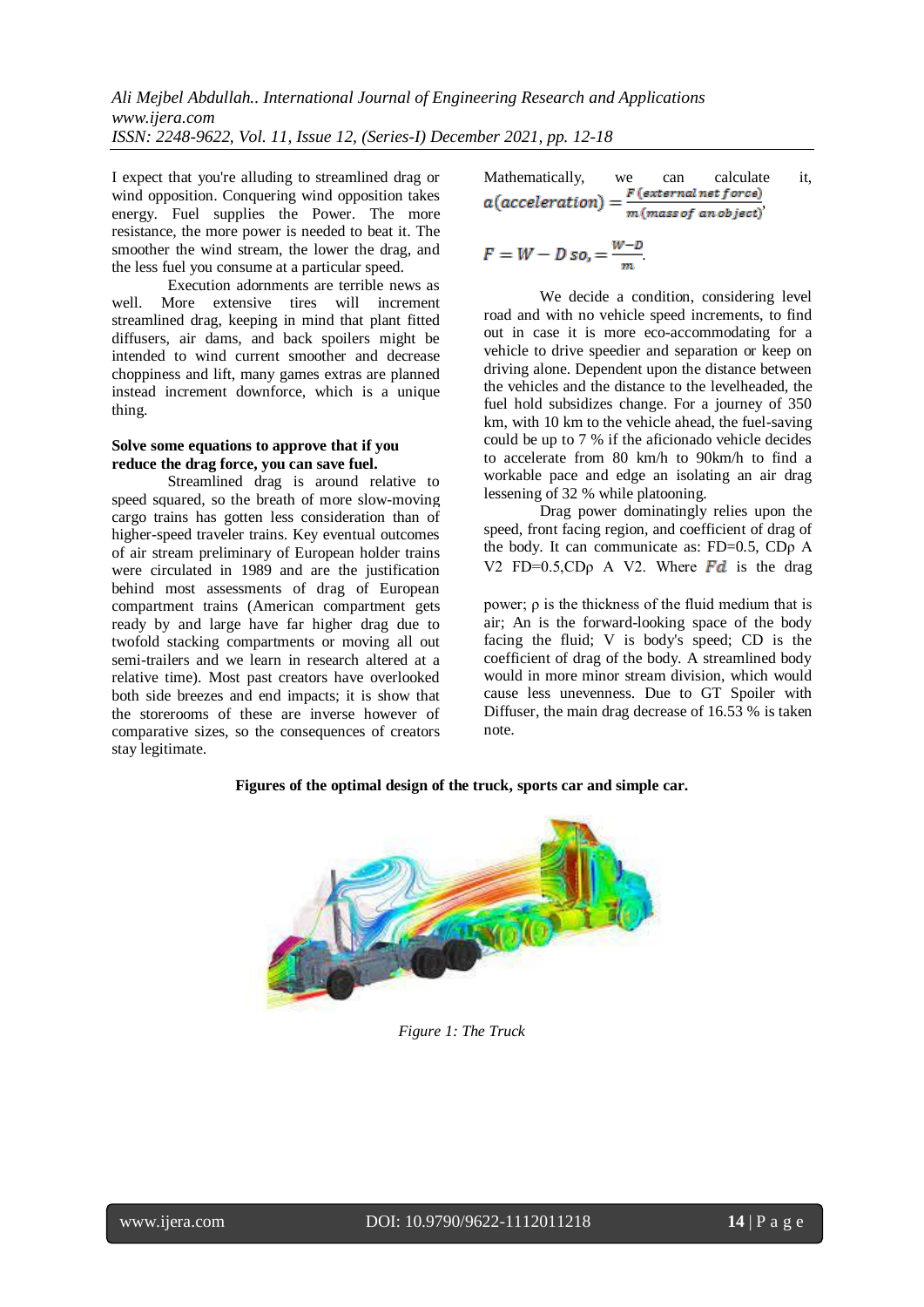

*Figure 2: The Sports Car*



*Figure 3: Simple Road Car*

## **Finally, show some approve that the effect of automotive aerodynamics can reduce fuel consumption.**

The fuel-saving possibilities of dragdecreasing gadgets retrofitted on substantial vehicles. Reasonable on-road exercises are considered by reenacting ordinary driving seminars on a significant length and metropolitan spreads; assortments in vehicle weight are moreover thought about the fuel diminishes from using picked devices independently on an enormous truck range from under 1% to for all intents and purposes 9% of the fuel cost.

Substantial vehicles are efficiently wasteful contrasted with ground vehicles because of their enormous front-facing regions and feign body shapes. It is assessed that a 40-ton explained truck going at 60 mph devours around 34 L of fuel to beat haul across a 100-mile interstate strip.

The fuel utilization of a heavy vehicle is mathematically demonstrated by reproducing the tractive powers all through the vehicle venture on chosen driving courses that address practical onstreet activities. The fundamental data sources can be arranged into two gatherings, the vehicle and motor boundaries, and the driving cycle, the utilization of different streamlined retrofitting procedures to lessen weighty vehicle drag and fuel utilization.

Reasonable on-street activities are mathematically recreated to survey the adequacy of these retrofits on different driving conditions, for example, diverse vehicle loads and metropolitan or parkway driving. Other fuel-saving procedures viable for various driving situations.

The course of drag creation and the way of controlling it was first found tentatively. The significant measure of drag was because of the development of stream division at the back surface of vehicles. Sadly, unlike to air transportation, where it very well may be generally prohibited from the body surface, this streamlined peculiarity is an innate issue for ground vehicles and can't away from. In addition, the related three-dimensional stream in the wake behind a vehicle displays a perplexing 3D conduct. It is extremely challenging to control due to its shakiness and affectability to the vehicle math.

## **Derivations of Equation.**

The drag condition expresses. Drag=D is equivalent, drag coefficient Cd occasions, thickness r times half of the speed V, squared occasions the related region A. The drag relies straightforwardly upon the size of the body. Since we are managing streamlined powers, the reliance can be described by some space.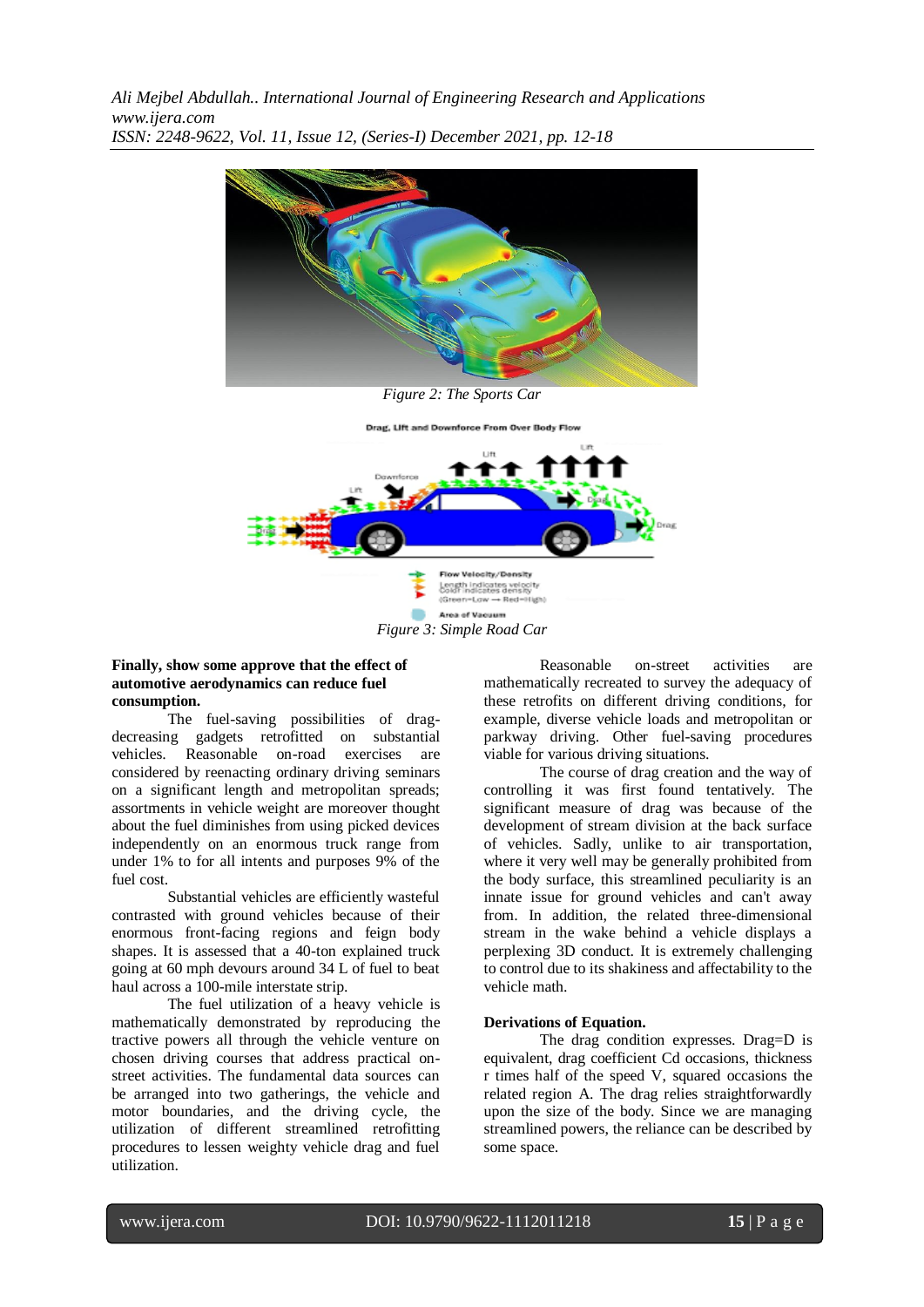$$
D = C d \times \frac{\rho \times V^2 \times A}{2}
$$

 $\text{ Drag} = \text{Coefficient} \times \frac{(\text{Density} \times \text{velocity squared})}{\text{trace}} \times \text{reference area}$ 

Coefficient Cd contains all the complex dependencies and is usually determined experimentally.

# Choice of reference area A affects the values of Cd.

Drag depend upon the thickness of the air, the square of the speed, the air's consistency and compressibility, the size and condition of the body, and the body's propensity to the stream. The dependence on body shape, development, air thickness, and compressibility are unquestionably muddled. One method of overseeing complex conditions is to depict the dependence on a single variable. For drag, this variable is known as the drag coefficient, allotted "Plate."

This licenses us to accumulate all of the effects, direct and complex, into a lone condition. The drag condition communicates that drag D is comparable to the drag coefficient "Disc" times the thickness r times half of the speed V squared events the reference area A. The induction for every one of the methods is as per the following: -

$$
D = Cd \times A \times 0.5 \times r \times V^2
$$

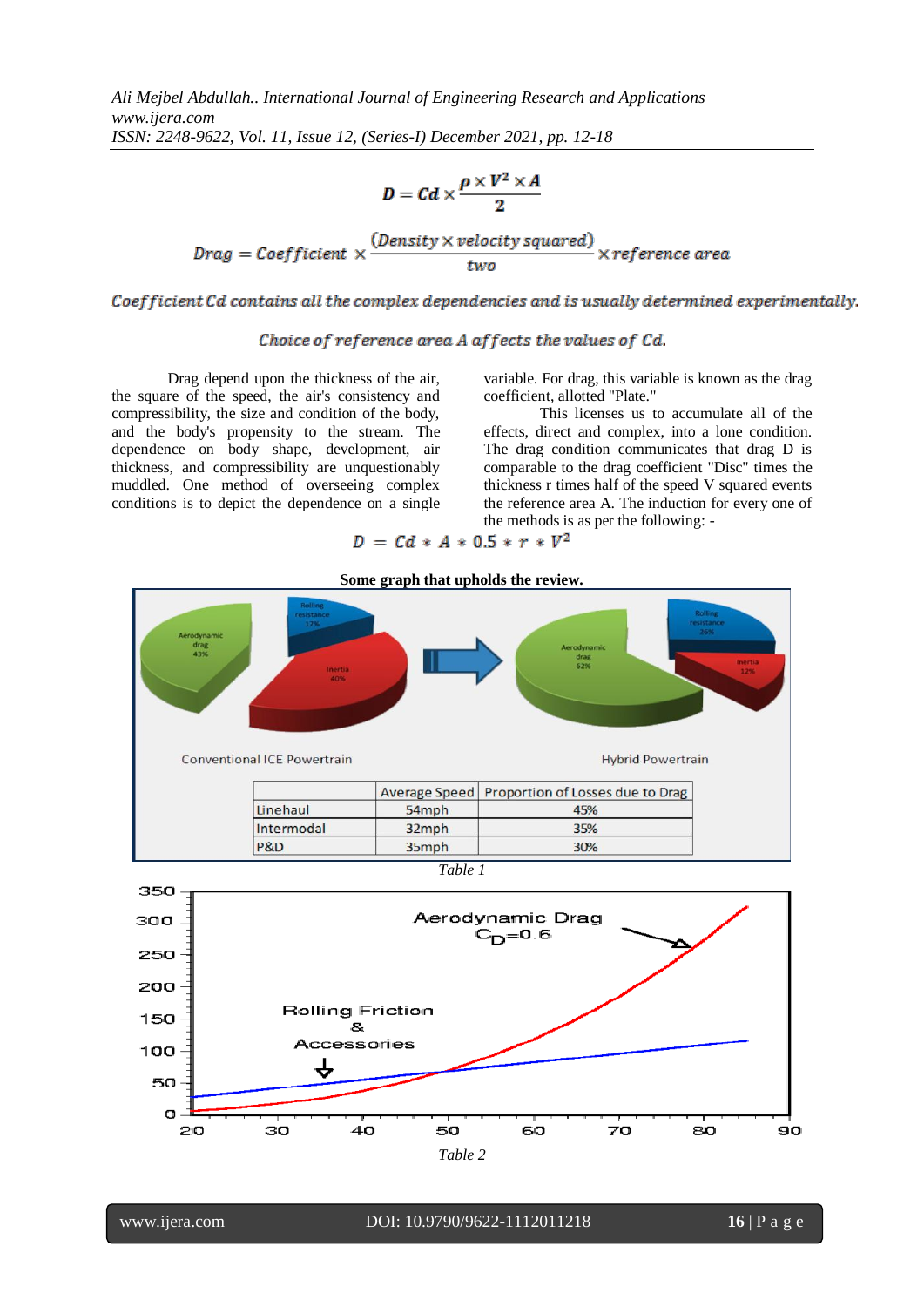







*Study Supported Chart 1: Reducing the Fuel Consumption, using the Aerodynamic*